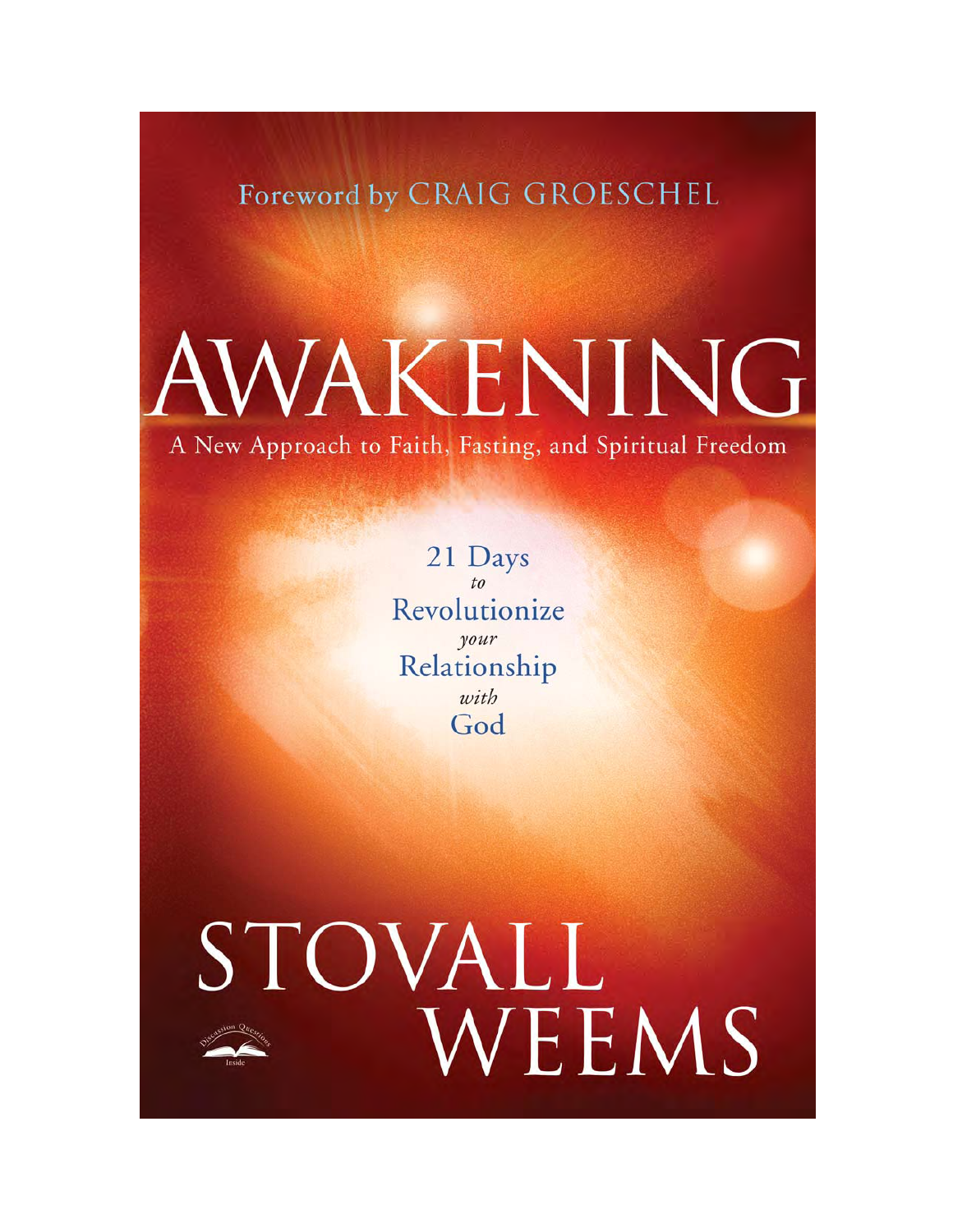### View a [video introduction to](http://awakeningbook.org/)

AWAKENING A New Approach to Faith, Fasting, and Spiritual Freedom

> 21 Days *to*  Revolutionize *your*  Relationship *with*  God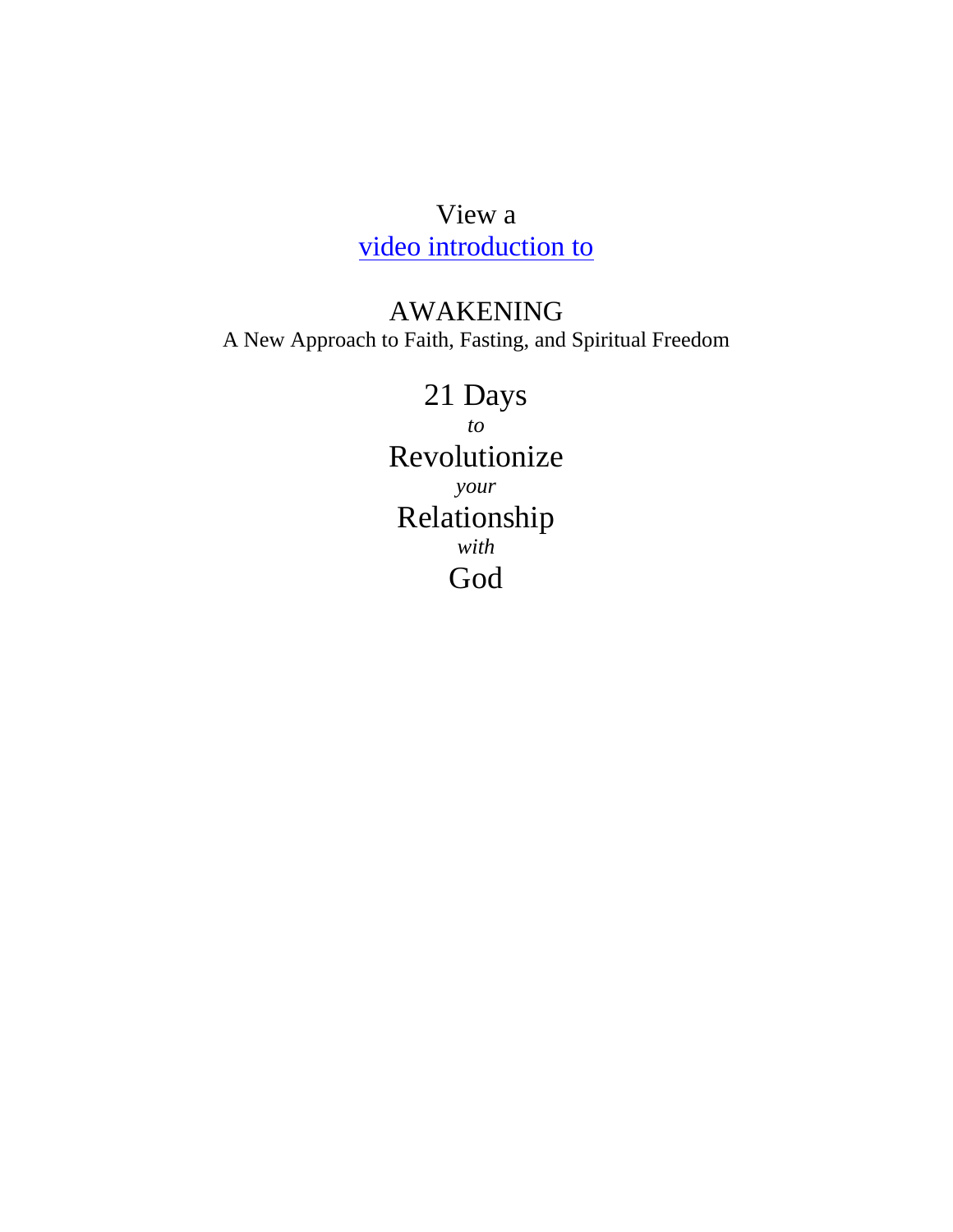Excerpted from **Awakening** by Stovall Weems Copyright © 2010 by Stovall Weems. Excerpted by permission of WaterBrook Press, a division of Random House, Inc. All rights reserved. No part of this excerpt may be reproduced or reprinted without permission in writing from the publisher.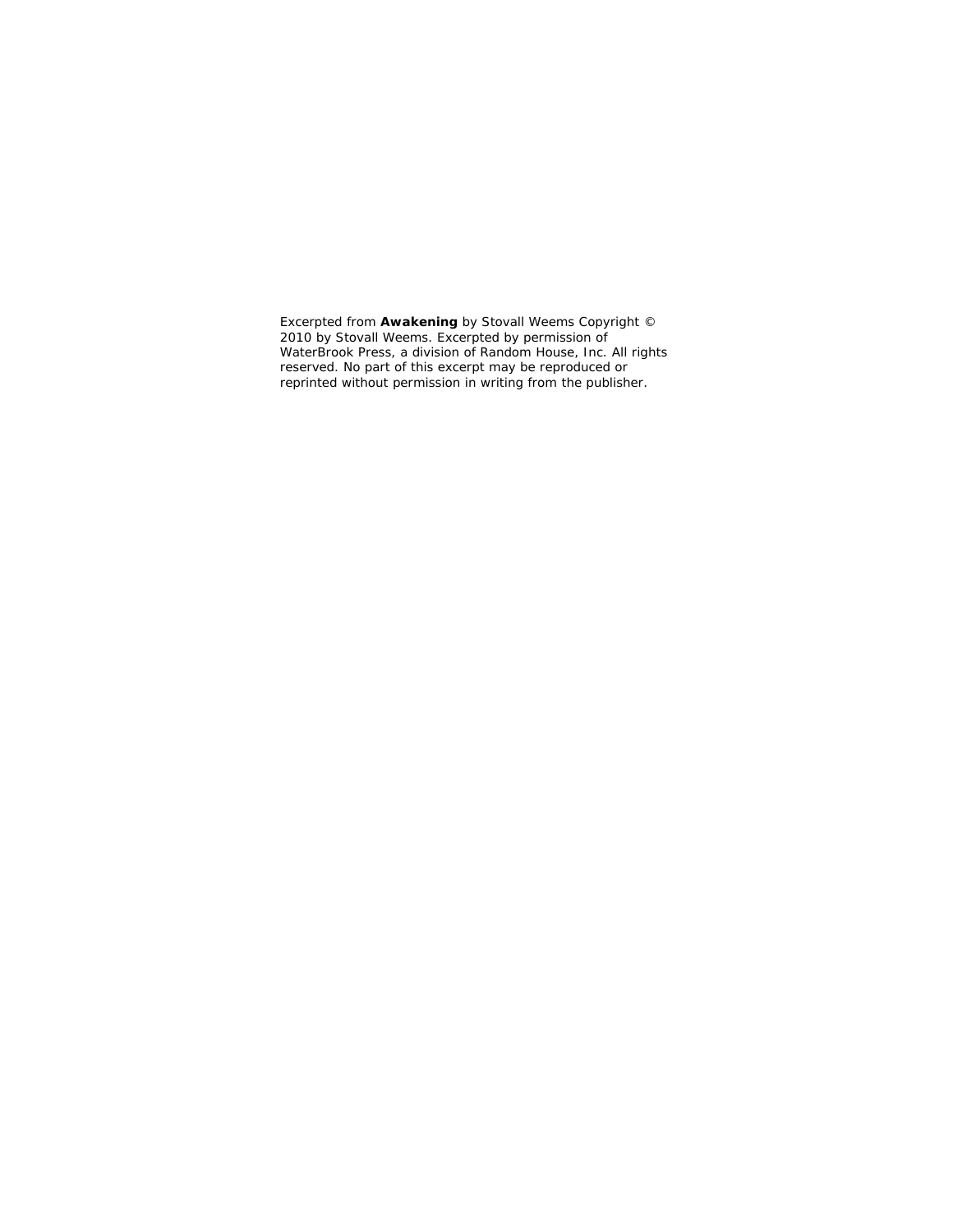#### **Praise for**  *Awakening*

"I began fasting as a teenager simply out of a hunger for more of God. It was during a fast that I experienced an awakening. This moment propelled me into my calling to preach the gospel. Through these pages, Pastor Stovall Weems challenges the reader to believe God for a Christian life that is not just focused on the glory of someday but on the glory of today—living in His presence, awakened by His Spirit, and walking in His purpose. Your awakening is not far off! This book will give you the keys to your breakthrough."

> —Jentezen Franklin, senior pastor of Free Chapel and *New York Times* best-selling author of *Fasting: Opening the Door to a Deeper, More Intimate, More Powerful Relationship with God*

"There is an awakening simmering in this generation. It's an awakening of power, integrity, and a wholehearted pursuit of Jesus. Nobody embodies these characteristics more than my friend Stovall Weems. If you want your soul to be ignited with the passion it was created to possess, you need to read this book."

> —Steven Furtick, lead pastor of Elevation Church and author of *Sun Stand Still*

"In order to effectively lead others as a church leader, one of the most important things you will ever do is learn to lead yourself well. In *Awakening,*  Stovall Weems shares some valuable principles to help ensure that *your* spiritual leadership remains healthy, vibrant, and full of the life and fire of God. The message of *Awakening* is one that is vital for every church leader, and I'm so glad Stovall is sharing these principles with the body of Christ. *Awakening* will not only encourage you today, but it will also prepare you for tomorrow."

> —John C. Maxwell, author, speaker, and founder of EQUIP Leadership Inc.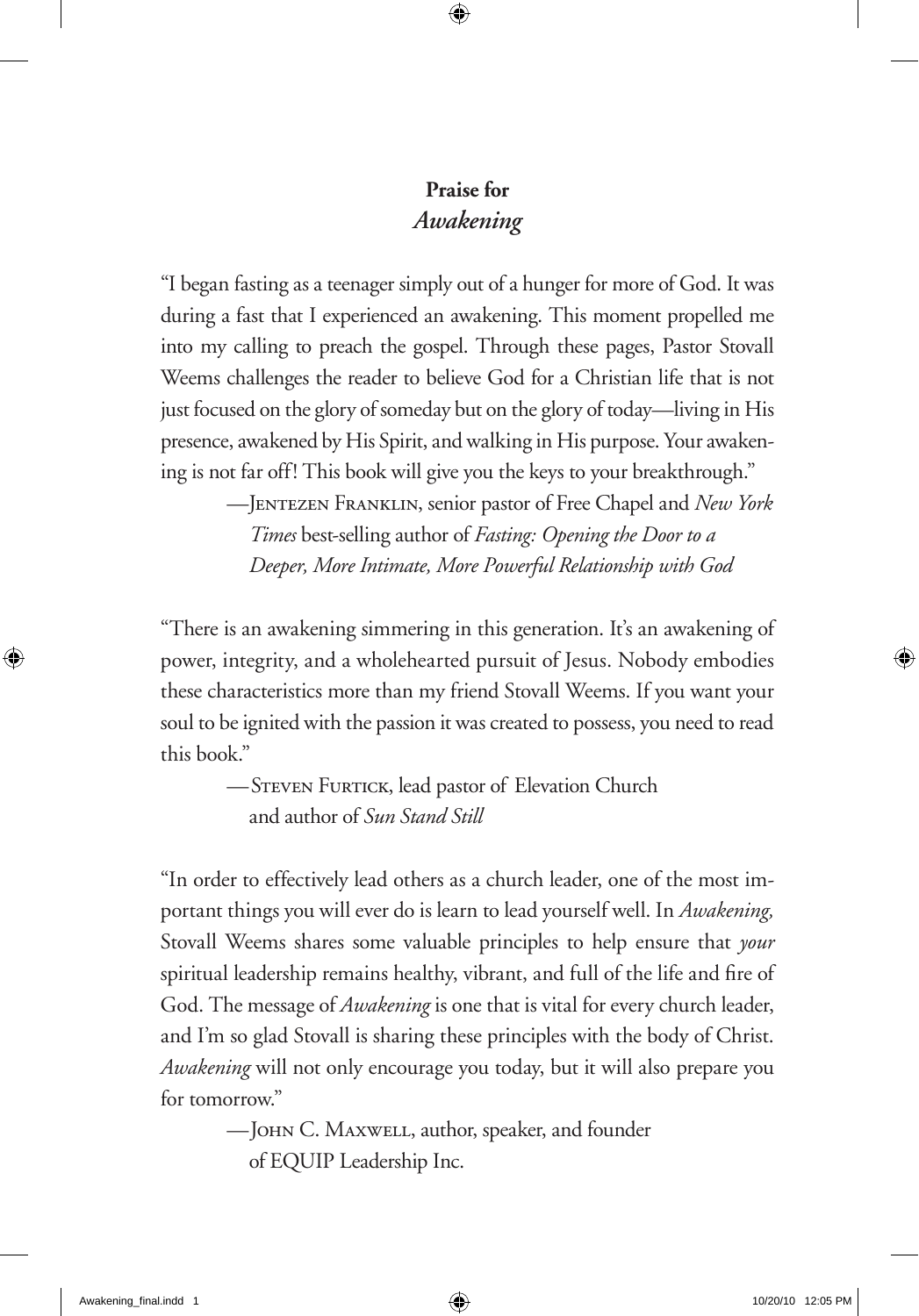"Passion. Zeal. Authenticity. These are the characteristics that should describe the life of one who loves God. I want them to describe mine, and if this book is in your hands, then you most likely want the same. There is no one better suited for giving us insight into how to obtain all three than Stovall Weems. His enthusiasm for spiritual things is genuine and contagious. Choosing to read these pages will dramatically transform your walk with the Lord. So wipe your tired spiritual eyes and prepare for your awakening."

—Priscilla Shirer, author and Bible teacher

"This world will never be changed by passive people. All the greatest accomplishments of humanity have come about through passionate people who weren't afraid of what others thought or spoke of them. *Awakening,* my friend Stovall Weems's book, is a wake-up call to every Christian to get off the sidelines, discover the passion inside of them, and live the extraordinary life God calls them to live."

> —John Bevere, author of *Extraordinary: The Life You're Meant to Live,* speaker, and cofounder of Messenger International

"We know deep down in our hearts that we really are meant to live in an exciting, passionate, ongoing, head-over-heels relationship with Jesus, but many of us just don't know how to maintain it. In *Awakening,* Stovall Weems shows us how easy it really is! Thanks for reawakening my soul through this life-changing book!"

—Robert Morris, senior pastor of Gateway Church

"If you want to experience God in a rich, powerful, and passionate way every day, then without a doubt you will want to read *Awakening.* Knowing God through prayer and fasting can be something that changes you forever. My friend Stovall lives this way daily, and he is revealing secrets that I've never seen or read before. We all need this book, and we need it now."

—Rick Bezet, lead pastor of New Life Church, Central Arkansas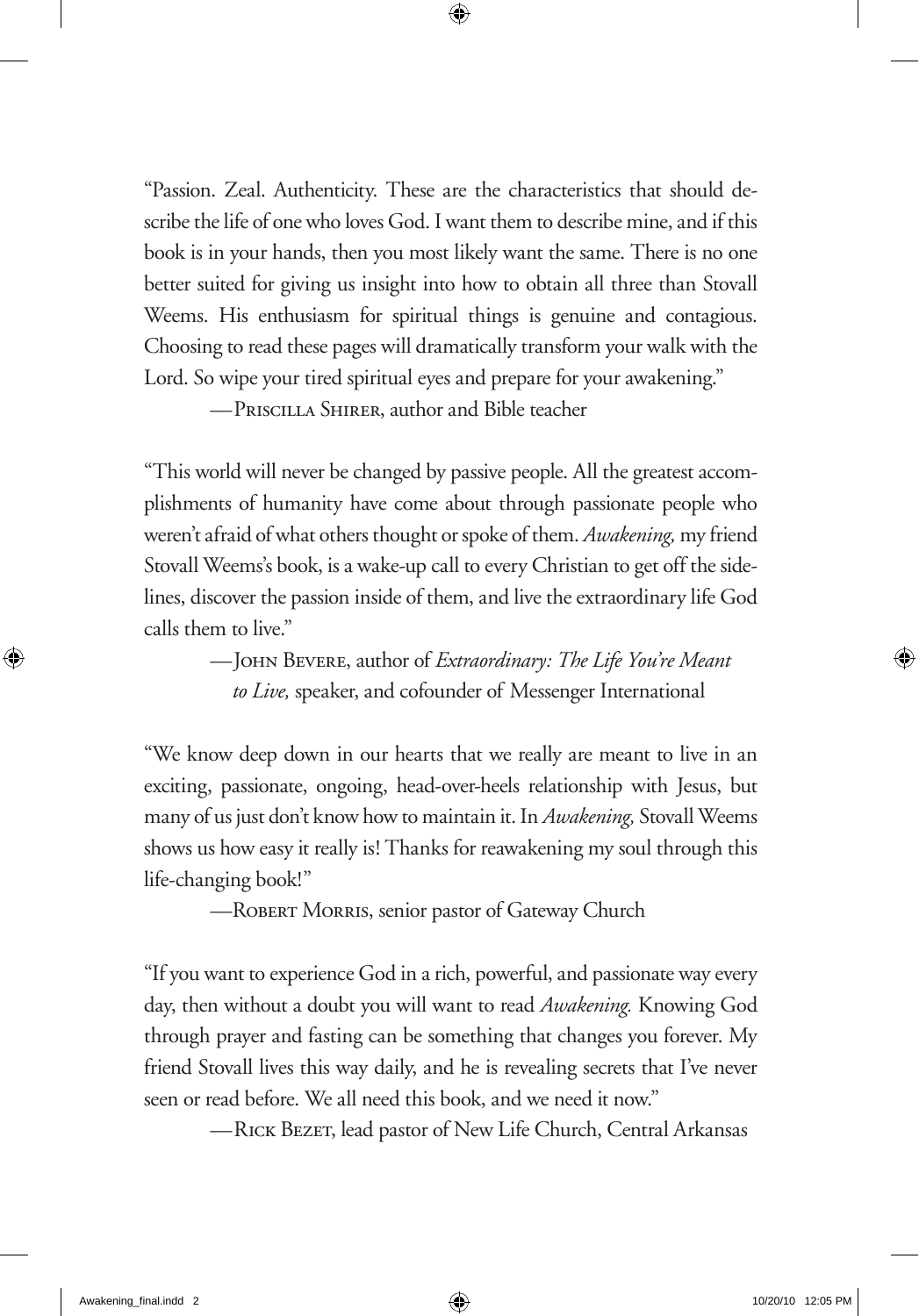"In His own words, Jesus said that He came to earth so that we could experience an abundant life. In other words, the personal and intimate relationship we can have with God should usher in nothing short of extraordinary experiences every single day. Yet far too often, Christians find their relationship with God lacking something. In the pages of *Awakening,* my close friend Stovall Weems unpacks the power and potential of a revitalized and reenergized relationship with God. And he shows us exactly what it takes for us to remain alert and expectant in our faith so that we will encounter the extraordinary every day!"

> —Ed Young, pastor of Fellowship Church and author of *Outrageous, Contagious Joy*

throughout this book. As you read, my prayer is that you'll find yourself more excited than ever before about the present and future of your life." "In *Awakening,* Stovall Weems unpacks the timeless truth that there is power in praying and fasting. Your relationship with God will receive a jolt like you've never experienced before with the practical teaching that is revealed

—Dino Rizzo, lead pastor of Healing Place Church

"Stovall Weems is a modern-day prophet. In this groundbreaking book he helps to awaken us to the fact that God wants us to live a radical, passionate Christianity. Jesus did not come to give us a religious obligation but abundant life. I was left with a renewed love and passion for Jesus and a clearer understanding of the privilege and purpose of prayer and fasting. This man lives this message, and read it at your own risk. You will never be the same."

> —Christine Caine, director of Equip and Empower Ministries and founder of The A21 Campaign

"One of the things I love most is seeing people have a 'get it' moment that changes their life. This book will do that for you. I love the fact that it is both inspirational and informational. Stovall's passion has impacted my life, and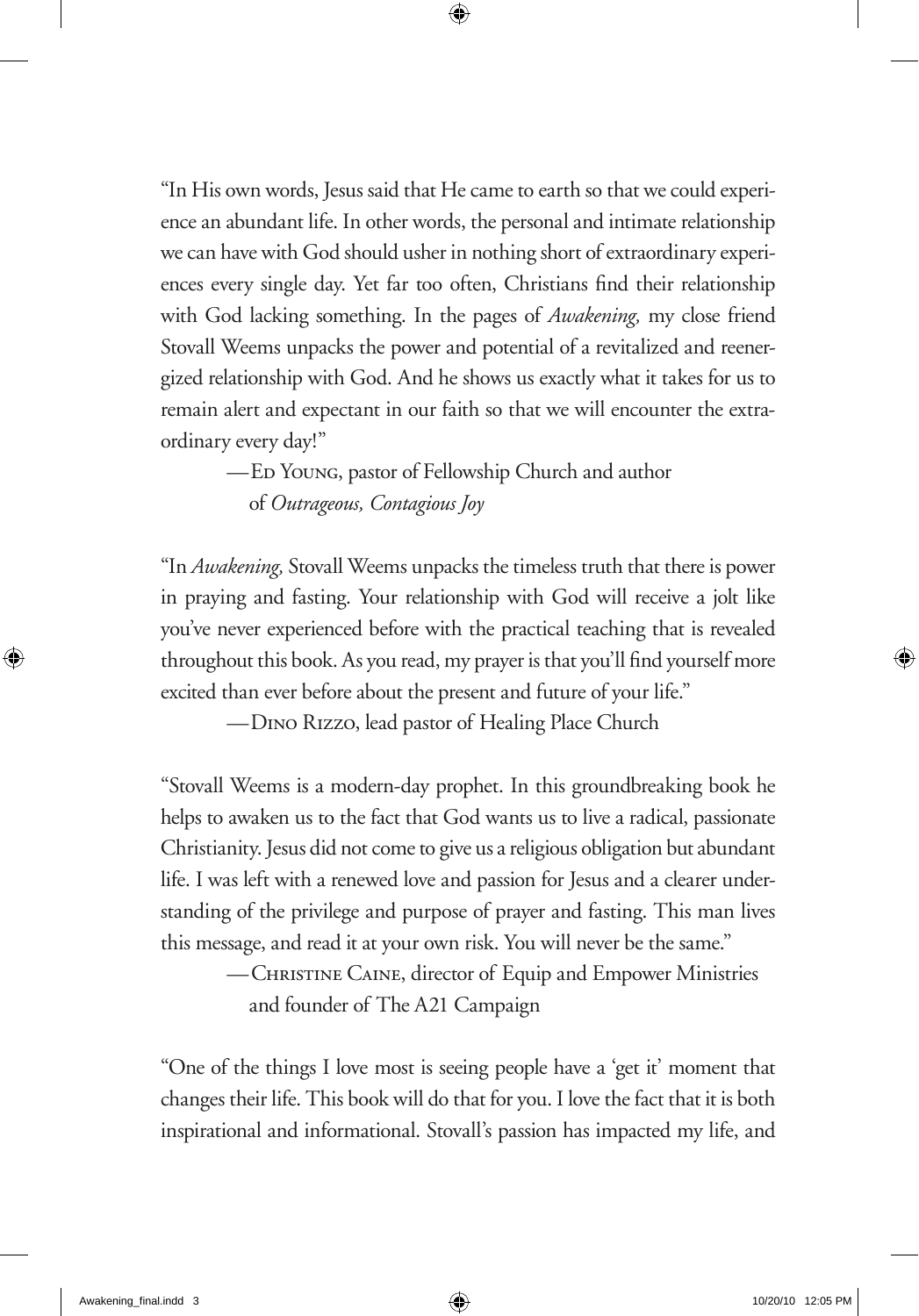through this book, it will impact your life too. Read it and experience an awakening. As Stovall puts it, 'After an awakening, life is never the same.'"

> —John Siebeling, lead pastor of The Life Church, Memphis, Tennessee

"At a time when the moral fabric of our generation is eroding and people's hearts are further and further away from God, Stovall Weems calls us back to God with all of our hearts. In this powerful and timely book, you'll be both inspired and informed about the life-transforming power of prayer and fasting. This is a must-read at any stage in your walk with God."

> —CHRIS HODGES, senior pastor of Church of the Highlands, Birmingham, Alabama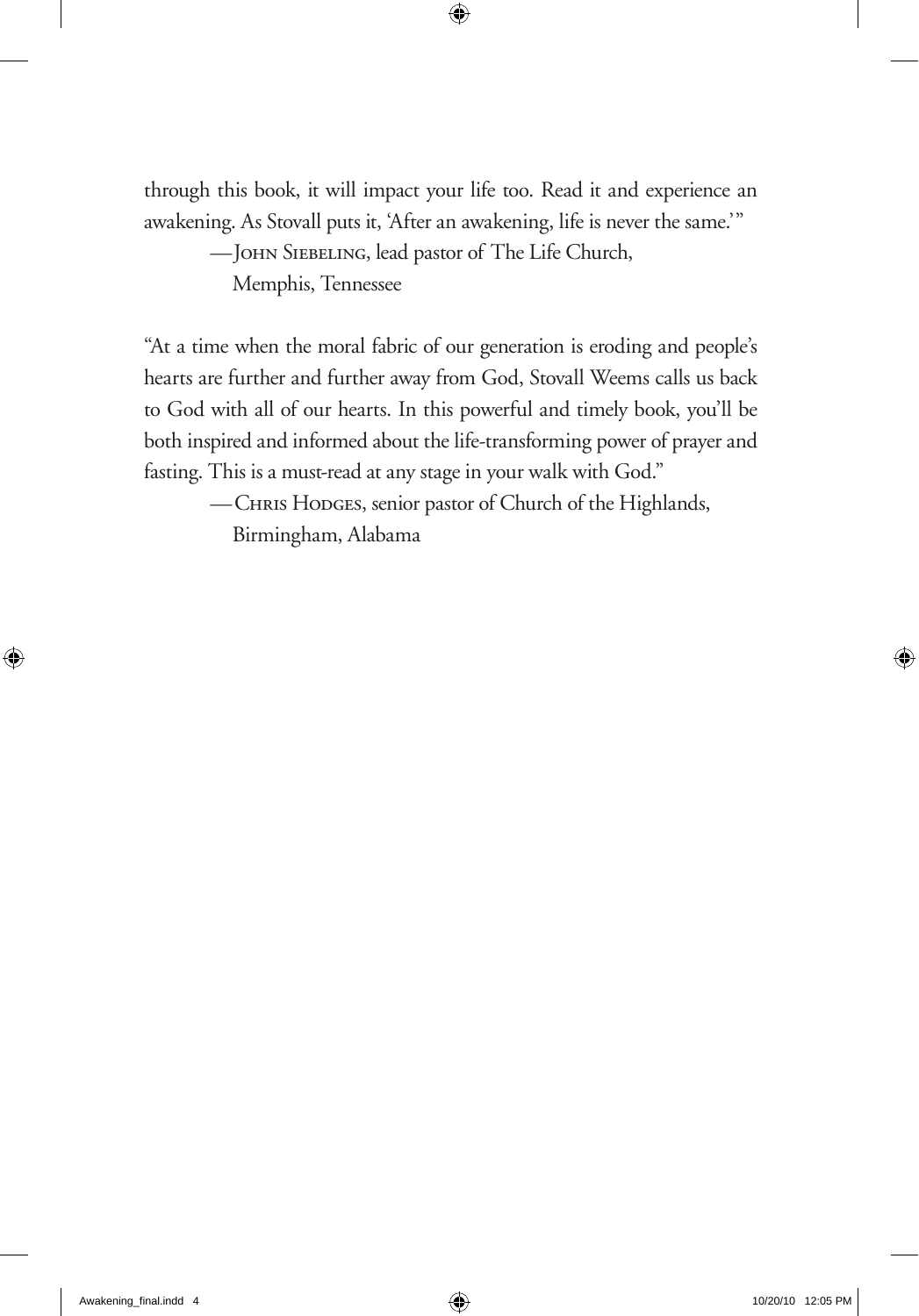# Awakening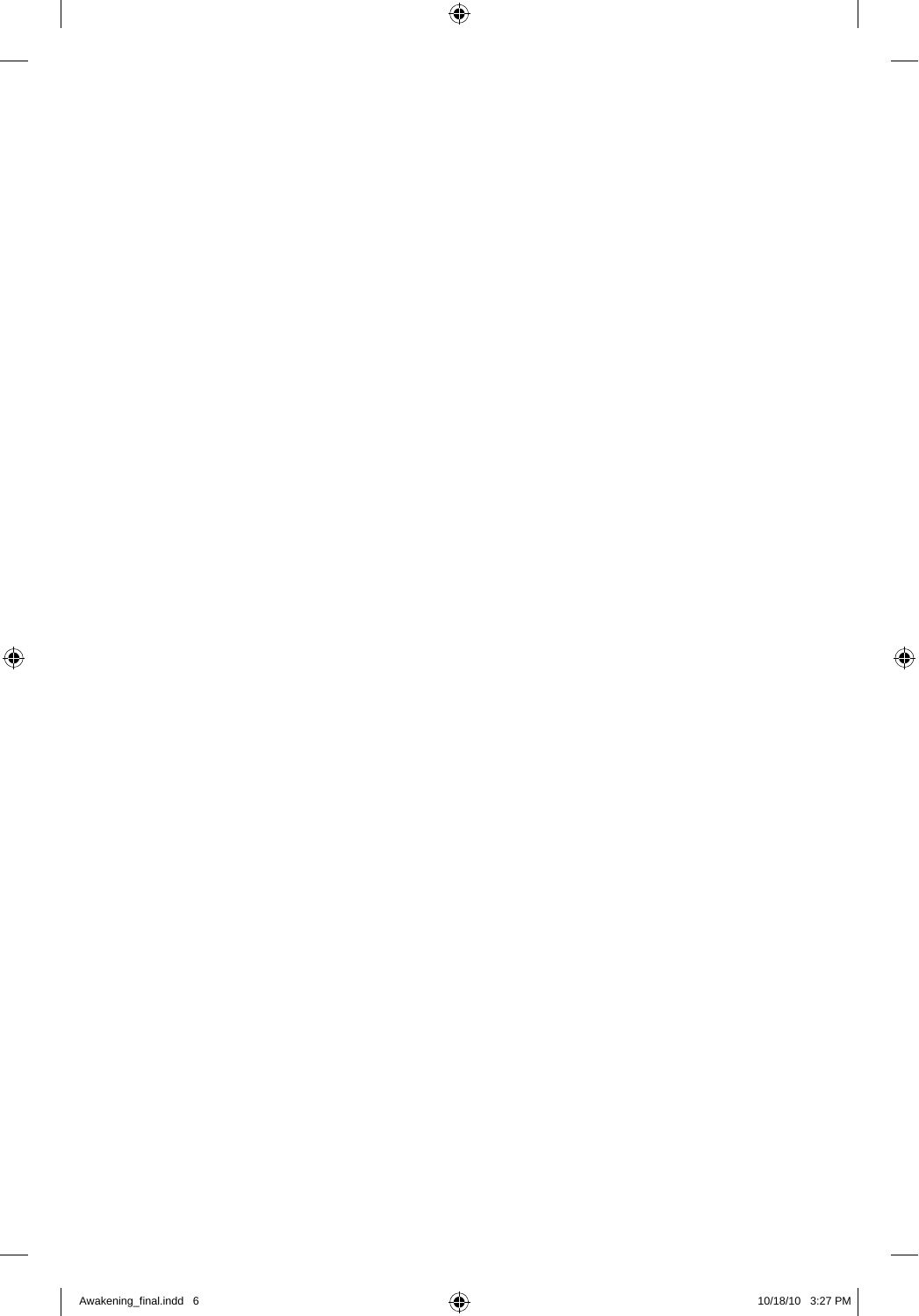# Awakening

A New Approach to Faith, Fasting, and Spiritual Freedom

21 Days *to* Revolutionize *your* Relationship *with* God

# Stovall **WEEMS**

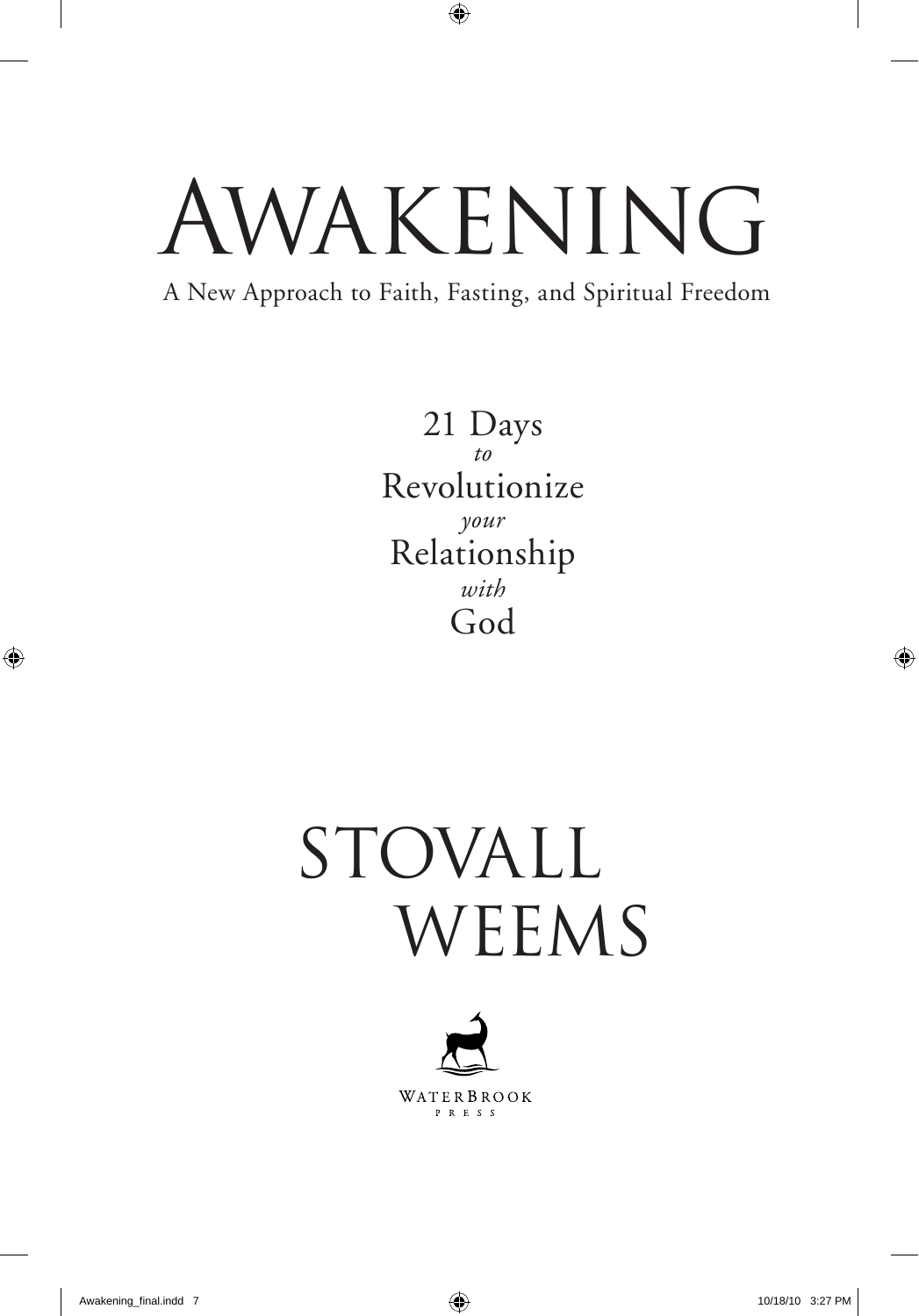**AWAKENING** Published by WaterBrook Press 12265 Oracle Boulevard, Suite 200 Colorado Springs, Colorado 80921

This book is not intended as a substitute for the advice and care of your physician, and as with any fasting, fitness, diet, or nutrition plan, you should use proper discretion, in consultation with your physician, in utilizing the information presented. The author and the publisher expressly disclaim responsibility for any adverse effects that may result from the use or application of the information contained in this book.

All Scripture quotations, unless otherwise indicated, are taken from the New King James Version®. Copyright © 1982 by Thomas Nelson Inc. Used by permission. All rights reserved. Scripture quotations marked (amp) are taken from the Amplified Bible. Copyright © 1954, 1958, 1962, 1964, 1965, 1987 by The Lockman Foundation. Used by permission. Scripture quotations marked (kjv) are taken from the King James Version. Scripture quotations marked (msg) are taken from The Message by Eugene H. Peterson. Copyright © 1993, 1994, 1995, 1996, 2000, 2001, 2002. Used by permission of NavPress Publishing Group. All rights reserved. Scripture quotations marked (niv) are taken from the Holy Bible, New International Version®. NIV®. Copyright © 1973, 1978, 1984 by Biblica Inc.<sup>™</sup> Used by permission of Zondervan. All rights reserved worldwide. www.zondervan.com. Scripture quotations marked (NLT) are taken from the Holy Bible, New Living Translation, copyright © 1996, 2004. Used by permission of Tyndale House Publishers Inc., Wheaton, Illinois 60189. All rights reserved.

ISBN 978-0-307-45953-4 ISBN 978-0-307-45954-1 (electronic)

Copyright © 2010 by Stovall Weems

Cover design by Kelly L. Howard

All rights reserved. No part of this book may be reproduced or transmitted in any form or by any means, electronic or mechanical, including photocopying and recording, or by any information storage and retrieval system, without permission in writing from the publisher.

Published in the United States by WaterBrook Multnomah, an imprint of the Crown Publishing Group, a division of Random House Inc., New York.

WaterBrook and its deer colophon are registered trademarks of Random House Inc.

Library of Congress Cataloging-in-Publication Data

Weems, Stovall.

Awakening : the 21-day experience that will revolutionize your relationship with God / Stovall Weems. — 1st ed.

p. cm.

Includes bibliographical references and index.

ISBN 978-0-307-45953-4 (alk. paper) — ISBN 978-0-307-45954-1 (electronic : alk. paper) 1. Spiritual life—Christianity. 2. Fasting—Religious aspects—Christianity. I. Title. BV4501.3.W4 2010 248.4'7—dc22

2010042197

Printed in the United States of America 2010 —First Edition

10 9 8 7 6 5 4 3 2 1

Special Sales

Most WaterBrook Multnomah books are available at special quantity discounts when purchased in bulk by corporations, organizations, and special-interest groups. Custom imprinting or excerpting can also be done to fit special needs. For information, please e-mail SpecialMarkets@WaterBrook Multnomah.com or call 1-800-603-7051.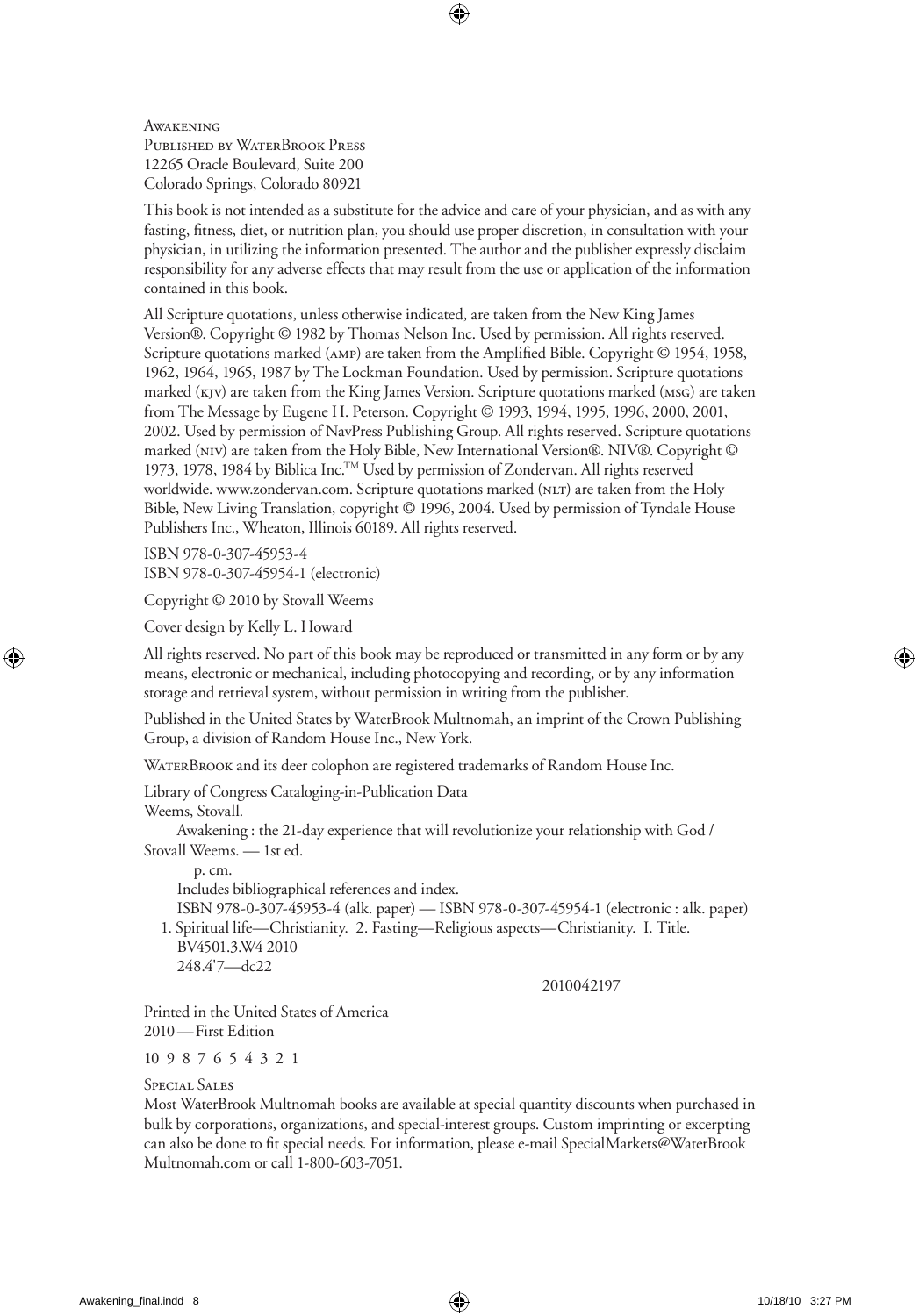*This book is dedicated to all our Celebration Church family.*

*I'm thankful for the privilege of being your pastor and love doing life with you guys. It's an honor to serve God with such an authentic, devoted, fired-up group of people.*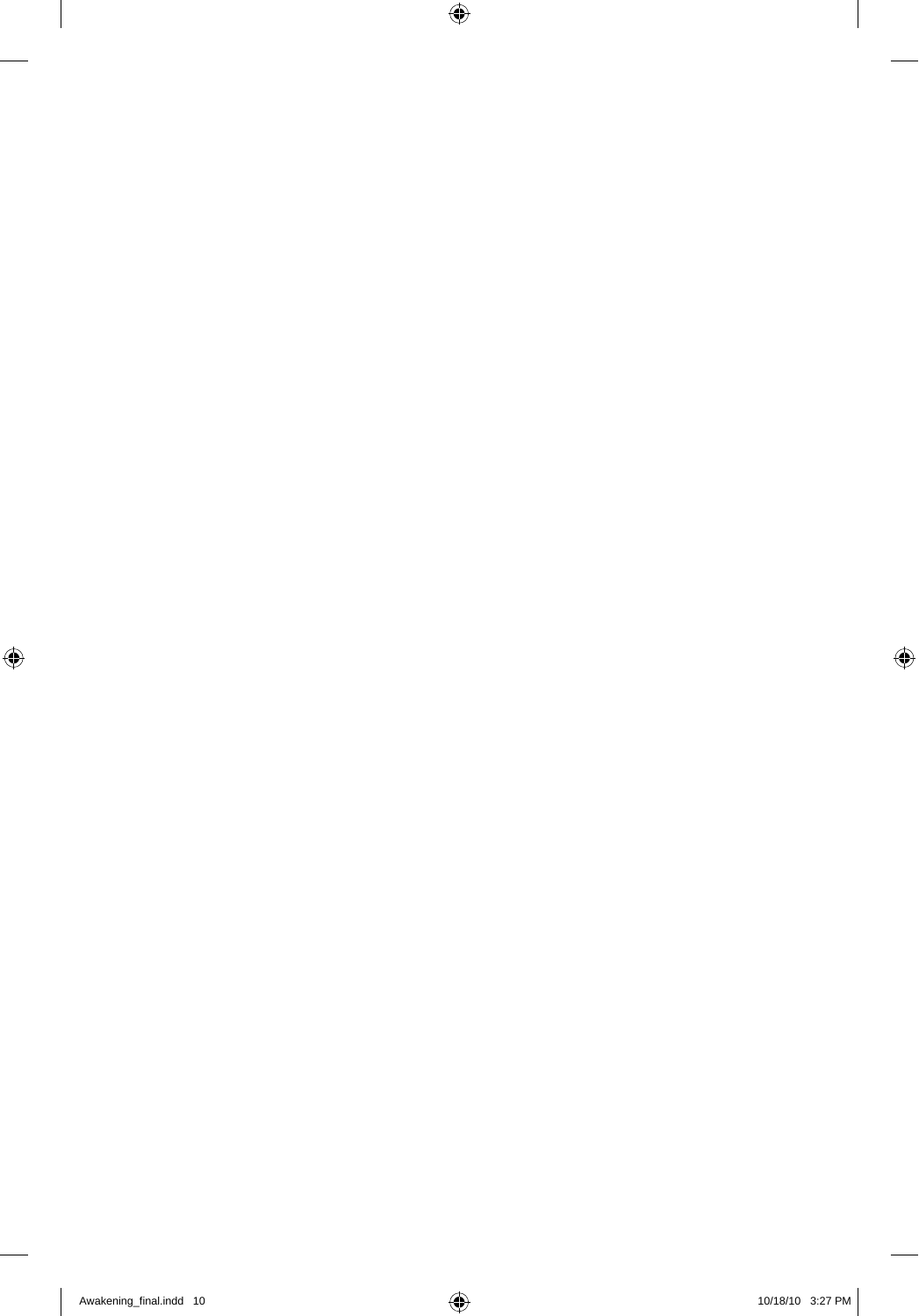## **CONTENTS**

Foreword xiii

Awakening **1**

#### **PART ONE** The Awakening Experience

- Are You Awake? **9**
- Passion and Authenticity **15**
- Rediscover Grace **23**
- God Is a Filler, Not a Forcer **37**

#### **PART TWO** The Awakening Lifestyle

- Unlocking the Secrets of Prayer **49**
- New School Fasting **63**
- Agreement, Alignment, Assignment **73**
- Power for Your Willpower **89**
- No Turning Back **101**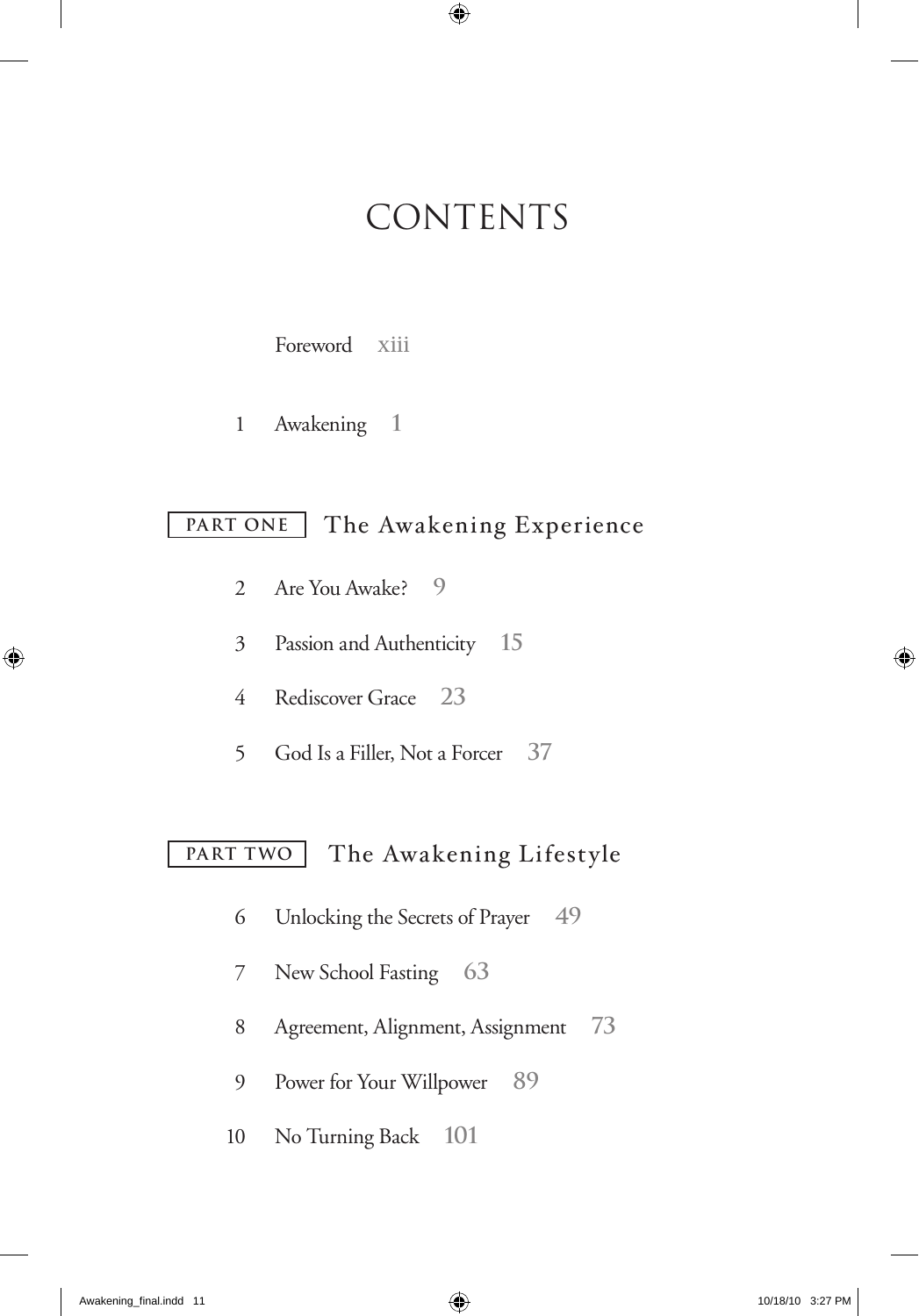#### xii **Contents**

- 11 Fasting for Your Health **109**
- 12 The Awakening Story **117**

The Awakening 21-Day Plan **125** Small Group Study Guide **199** Acknowledgments **205**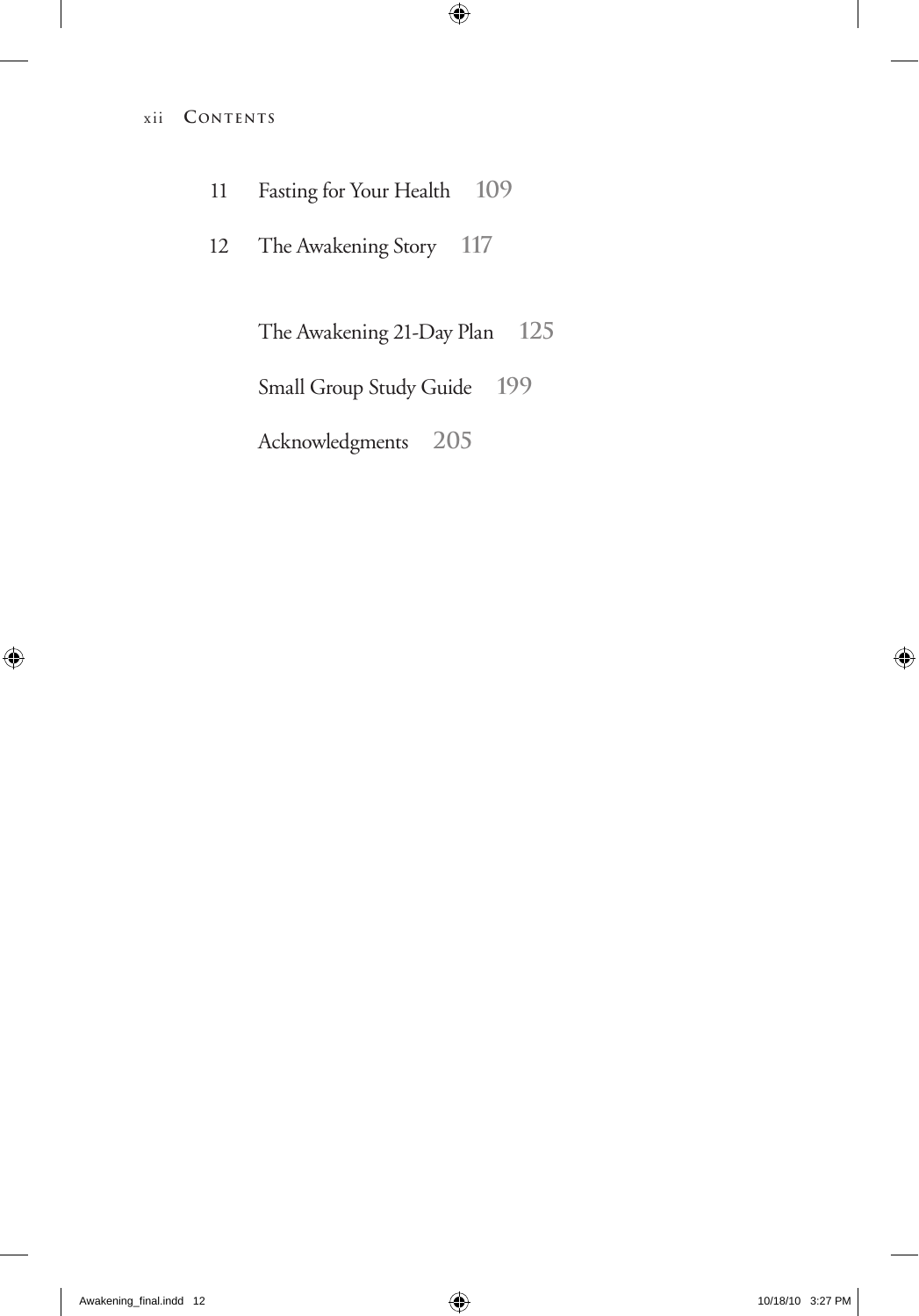### **FOREWORD**

I feel obligated to warn you. The author of this book, Stovall Weems, is not a normal person. You don't have to spend more than a few minutes with him to realize there is something different about this guy. His family is different. His church is different. His take on knowing and serving God is different.

You might say Stovall is a bit weird—in the best sort of way.

Let's face it. Normal is not working very well, is it? It's normal for marriages to end in divorce or limp along pathetically for years. It's normal for people to struggle financially, living paycheck to paycheck, hoping for a better day that never comes. It's normal for people to believe in God but live as if He doesn't exist. When it comes to most things in the world today—normal isn't working.

Thankfully, Stovall has written a book that is nothing close to normal.

When I first met Stovall several years ago, I realized we had similar stories. Although we are both pastors today, we weren't raised in Christian homes. In fact, we were both party guys. We both got into lots of trouble, chased lots of girls, and drank lots of cheap beer—and we both met the God we'd heard about in a very personal way. Because of God's love through His Son, Jesus, neither of us would ever be the same.

Overwhelmed with passion for this amazing God, both of us stepped into full-time vocational ministry. To be honest, when I became a pastor, I envisioned Bible studies, prayer meetings, and constant spiritual bliss. Instead I discovered that ministry is a real job and has real problems just like those every other person faces in this real world.

My once-raging fire for God started to cool. The light that had shone brightly for years quietly dimmed. My time in prayer became shorter and less meaningful. Before long, I read the Bible to prepare messages but not out of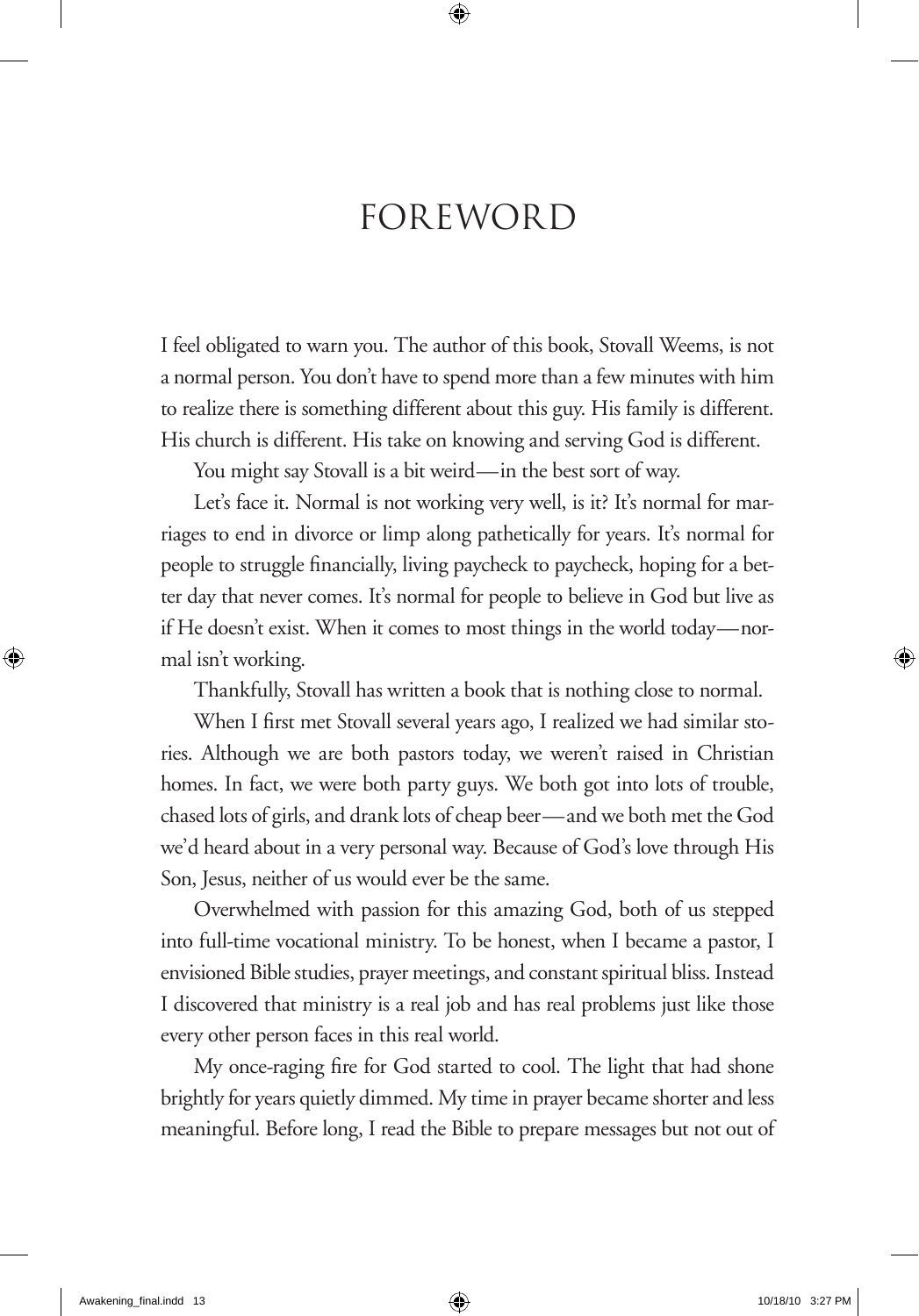personal longing for God. I told scores of people that I'd pray for them, but I rarely did. I spoke the spiritual language but lacked real spiritual passion.

Spiritually, I started to fall asleep.

But one day, God clearly showed me something that jarred me awake: I'd become a full-time pastor and a part-time follower of Christ.

Perhaps you can relate. Maybe there was a time when you were closer to God than you are today. You loved His Word, craved His presence, and recognized His voice. God was everything to you. But life started happening. You didn't notice at first, but you started to slowly drift from Him. Weeks passed, then months, maybe even years. One day you realized that you'd been on a long spiritual nap. Now you're a full-time mom or businessperson or student or whatever—and a part-time follower of Christ.

If that's you—it's no accident you're holding this book in your hands. Like I said, Stovall is not a normal person. And this is not a normal book.

I can tell you honestly that Stovall's awakening message has impacted me personally in a life-altering way. When he first challenged me to seek God for twenty-one days, I was open to it—until he explained that we would be fasting. I quickly found several excuses to avoid anything that got between food and me. And my excuses held for two years straight.

However, after spending a weekend with Stovall at his church, God (through Stovall) convinced me to seek Him for an awakening—one that included fasting. Though it wasn't an easy journey, it was worth every sacrifice and more. Life, my church, my marriage, my family, and my passion for Christ have never been the same. I promise you that if you take this journey seriously, you'll see similar or even better spiritual results.

Open your heart. Open your mind. Open your spirit.

It's time for your awakening.

—Craig Groeschel Senior Pastor, LifeChurch.tv Edmond, Oklahoma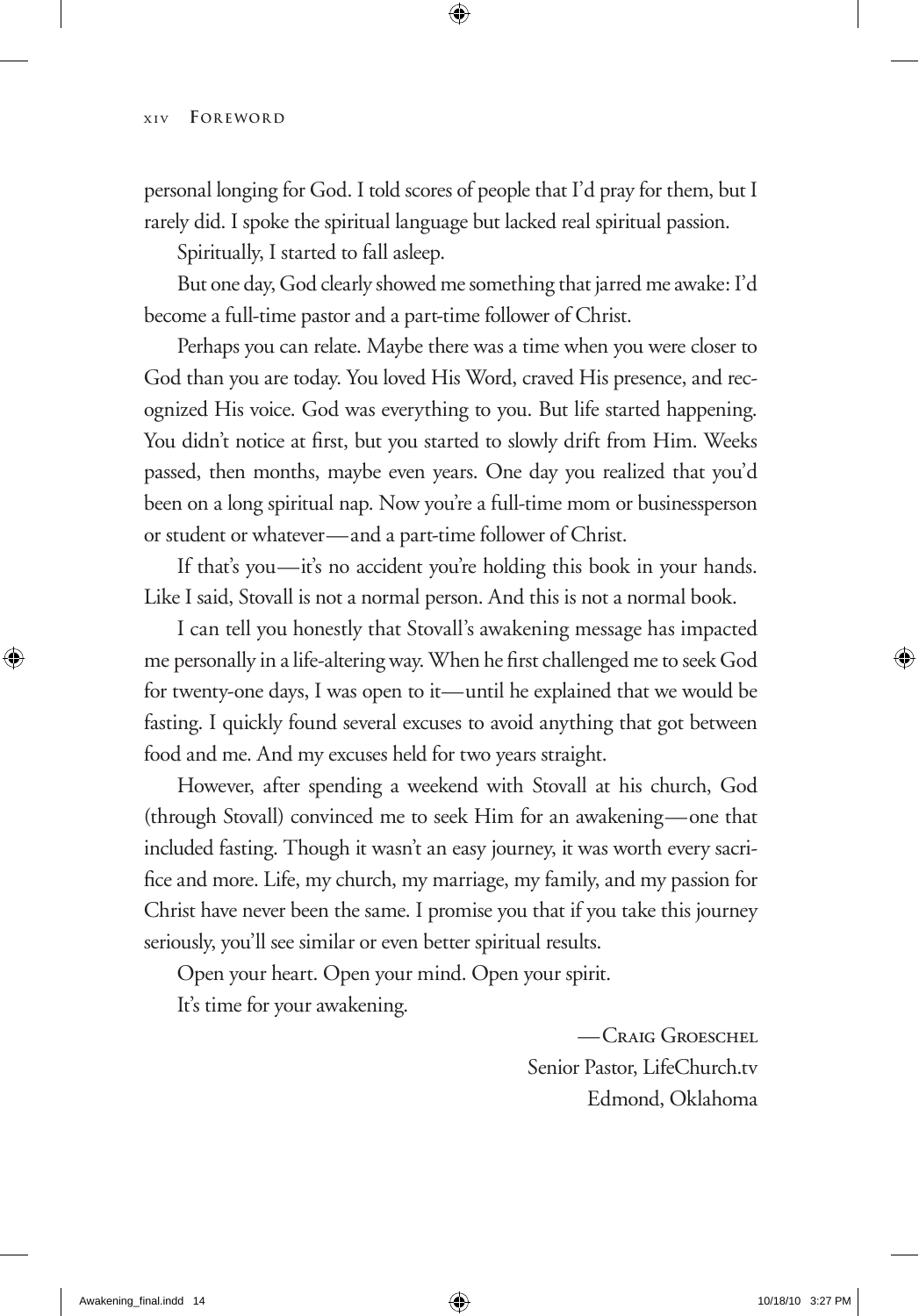# Awakening

Never be lacking in zeal, but keep your spiritual fervor, serving the Lord.

 $-ROMANS$  12:11, NIV

W CLOSE DO YOU FEEL TO GOD? Most of us sense that there's *more* to a relationship with God than what we currently are experiencing. But how do we develop a more intimate bond with Him?

As a devoted follower of Jesus, I have learned some secrets to staying consistently fresh in my relationship with God. This deepening friendship begins with what I call an *awakening.*

After an awakening, life is never the same.

A relationship with God is the most fulfilling thing a person can experience. Yet I have observed that while the vast majority of believers start out with a lot of passion and zeal in their relationship with God, over time that enthusiasm subsides.

On a day-to-day basis, their relationship with God eventually becomes passive. There are occasional bursts of excitement, but even that excitement is short-

Passionate Christianity should be the norm for every believer—not the exception.

**1**

lived. Their walk with God seems to have a few highs, some lows…and a whole lot of mundane in-betweens.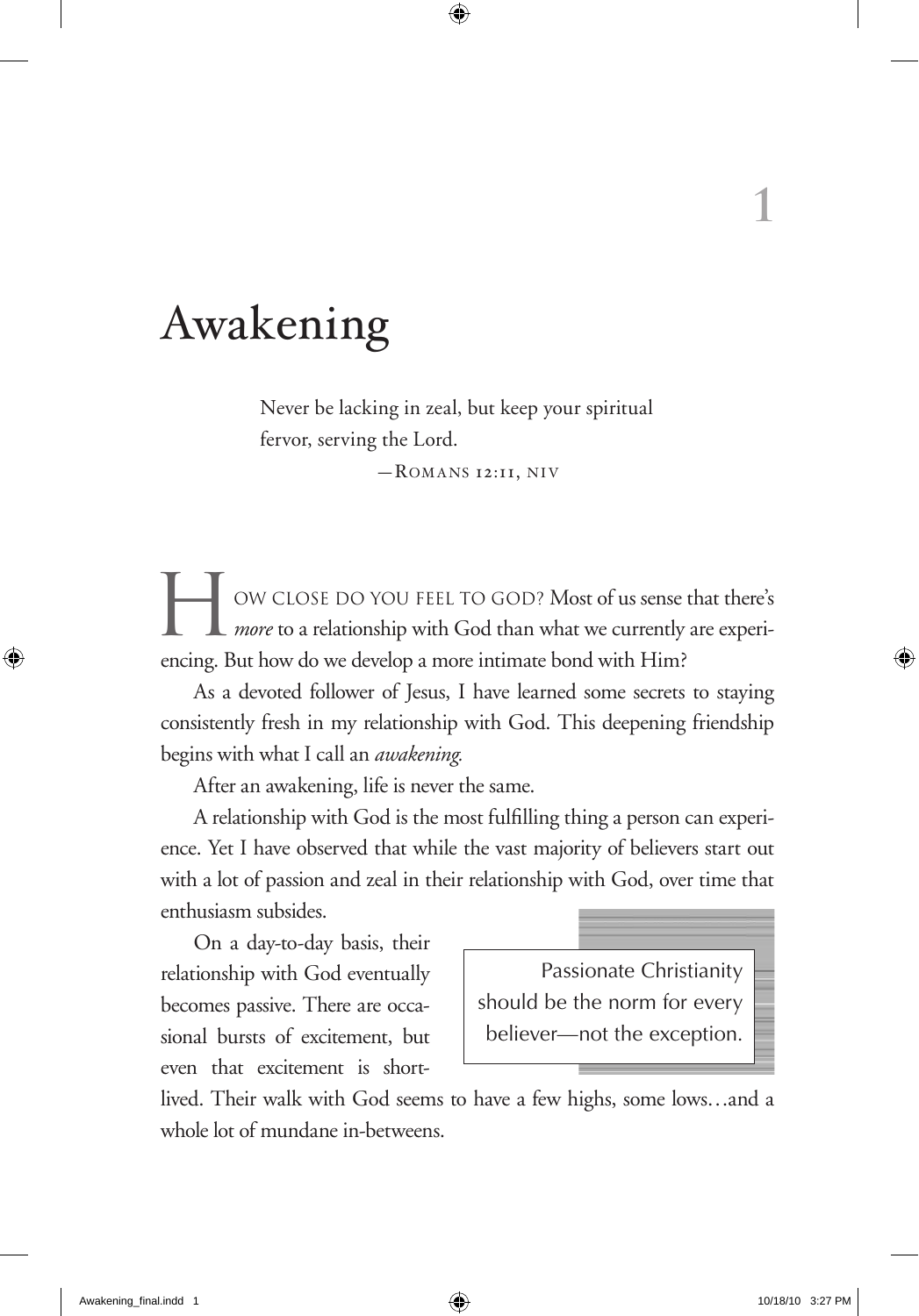Why is that?

Does it strike you, as it has me, that there is something terribly wrong with that picture? Jesus said, "I have come that they may have life, and that they may have it more abundantly" ( John 10:10). Aren't we vaguely unsettled with the idea that somehow a daily relationship with God…*the* God of the universe…can end up with the flavor of stale bread? The Bible is clear that our passion and "spiritual fervor" should be constant (Romans 12:11, niv). So why have so many Christians accepted a faith experience that is so far below what God intended for them?

I believe we have an innate sense that serving and worshiping an infinitely powerful God should be anything but mundane. However, many people appear to think that dynamic interactions with God occur only at random times or, for some unknown reason, just are not happening now. And they certainly don't expect such encounters on a consistent basis. These believers find themselves at a loss as to how to recover the freshness and excitement they once felt and end up walking through life unaware that a passionate, thriving relationship with God should be the norm, not the ex-

We have an innate sense that serving and worshiping an infinitely powerful God should be anything but mundane.

ception, for every follower of Christ.

Does any of this sound familiar to you? Maybe at one time you were excited about God, and were full of His life. Maybe you once felt free and

were enjoying your relationship with God. But now, if you're honest, you know other things have grabbed your attention, and your heart has hardened to the joy and freshness you once felt. Or maybe you are far from God and struggling with addictive behavior or other issues. (And, by the way, is there really anyone who doesn't have issues?)

How is it that we can become content with a mediocre spiritual life? It's as if our soul itself grows dull and numb and needs to be shocked back to an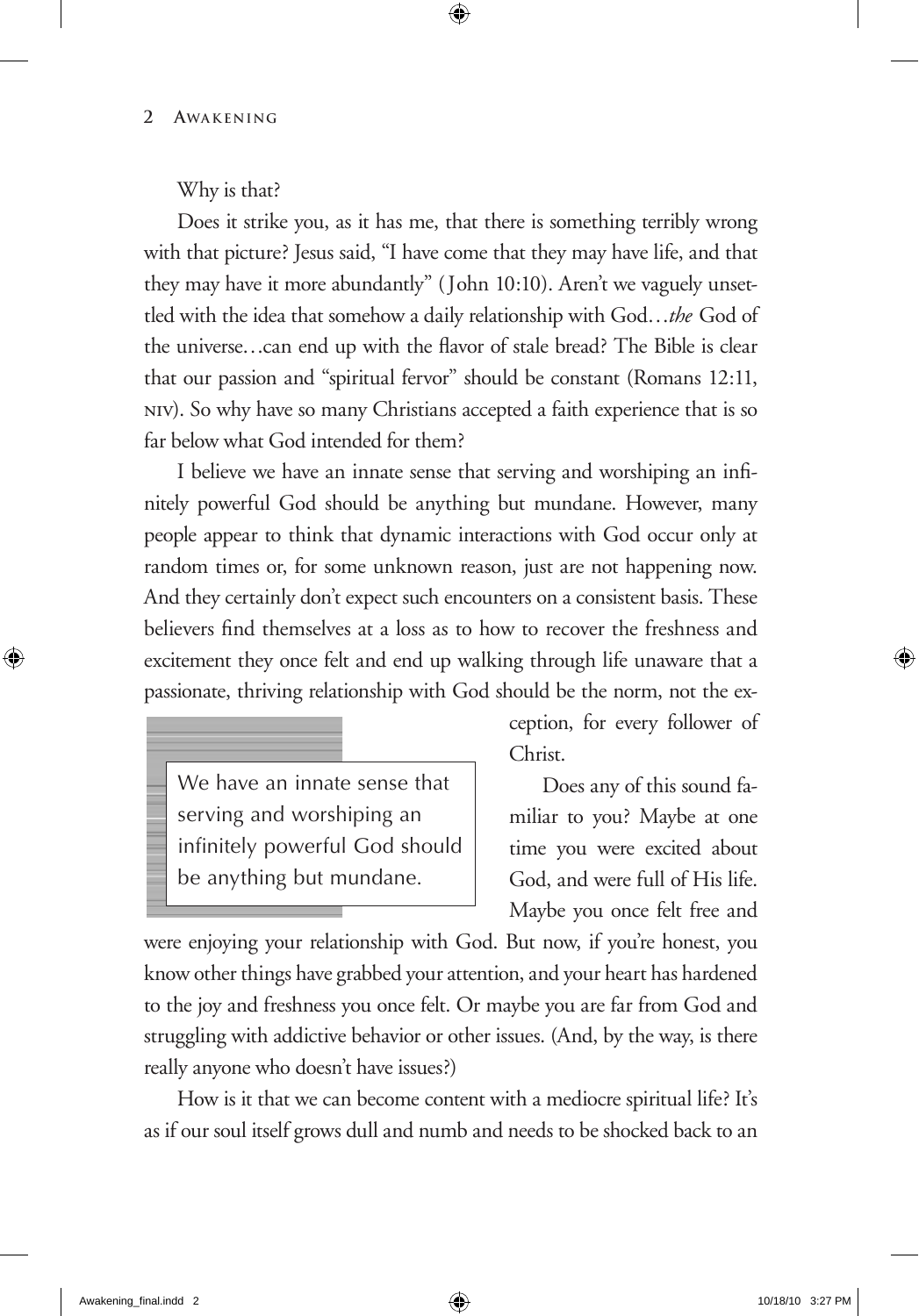awakened state. The good news is that the potential for a lasting, thriving relationship with God really is there. It just has to be awakened!

When I surrendered my life to Christ, one of the most powerful components of that experience was *awakening* to the very presence of God. I still remember the feeling. All of a sudden, my soul woke up. Deep inside, in an area I didn't even know existed, I felt new emotions and was so alive and full of joy, excitement, and freedom—all at the same time. This feeling was so good, so real, so authentic that I never wanted to lose it.

Since my awakening more than twenty years ago, I have been in a constant fight to keep that state of newness and freedom in my soul. And to this day nothing is as important to me as keeping my relationship with God fresh and new.

You may think that is an unrealistic, perhaps even undesirable, goal. After all, aren't new believers full of emotion and zeal? Eventually we have to calm down and get serious about following God, right? You may have even heard something like this a few times: "You can't always live on a mountaintop!" or, "You will be an emotional roller coaster if you base your walk with God on feelings."

On the contrary, this pursuit of "first love" or freshness has kept my spiritual walk consistent and thriving all these years. In how I relate to God and how I obey and trust Him, my heart has stayed in a posture of "want to" instead of "have to." Guarding the fire of devotion in my heart is the most foundational spiritual discipline of my Christian life. When that fire burns brightly, I love worshiping, praying, and obeying God. I hear His voice

clearly, and my daily life is an overflow of power and grace. But when that fire dims and smolders, I find that even basic commitments become burdensome as I try to maintain them in my own strength.

Guarding the fire of devotion in my heart is the most foundational spiritual discipline of my Christian life.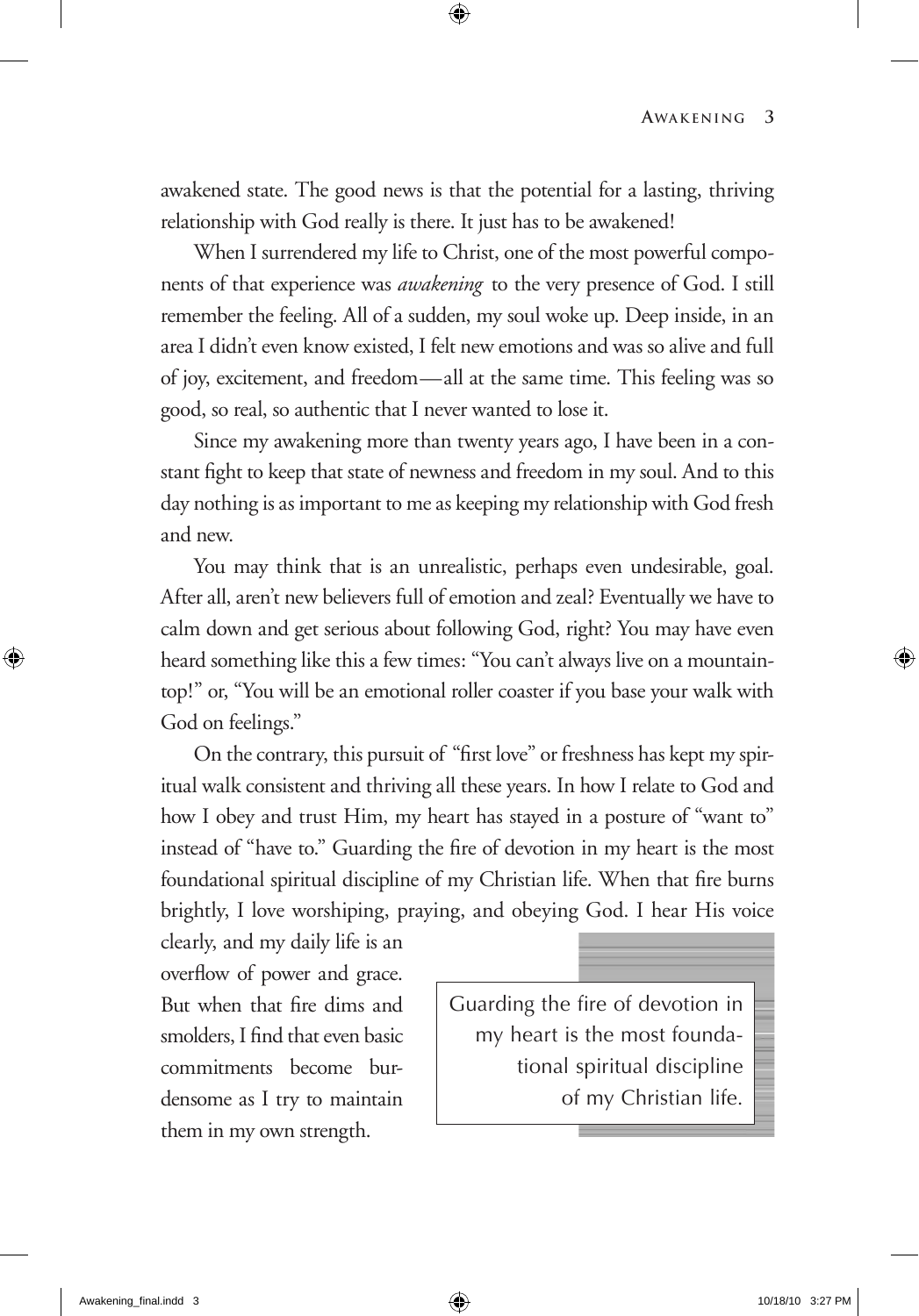We can have now, on a daily basis, the same vital connection with Christ that we had on the day He saved us. "As you therefore have received Christ Jesus the Lord, so walk in Him" (Colossians 2:6). We are all called to be "zealous for good works" (Titus 2:14), and we're going to have to fight to "never be lacking in zeal" and always "keep [our] spiritual fervor" (Romans  $12:11$ , NIV).

Maintaining this newness and freshness with God is something we must literally fight to protect. Make no mistake about it—we have a very real enemy who wants nothing more than for our souls to be lulled to sleep, all while we think everything's okay.

#### Live on a Mountaintop?

So how do we continually experience newness in a world where everything ages? How do we experience freshness where everything quickly becomes stale? We have to wake up!

Awakening to the presence and power of God is both a one-time event and a recurring newness we experience throughout our lives. Some would say that this state of newness is a mountaintop experience, one that is nice to have every once in a while, but unsustainable in real life. But if you will stick with

Awakening to the presence and power of God is both a one-time event and a recurring newness we experience throughout our lives.

me, I will show you that not only is it possible to live a life fully awakened to God at all times, but it is the desire and will of God that you do so.

If we are not living

that way, we have no one to blame but ourselves. If you don't believe me, then go ahead and put this book down and live how you want to live. But if you want an ongoing mountaintop experience, and if you're ready for your relationship with God to go to the next level, then keep reading and get ready for an incredible journey to your own personal awakening!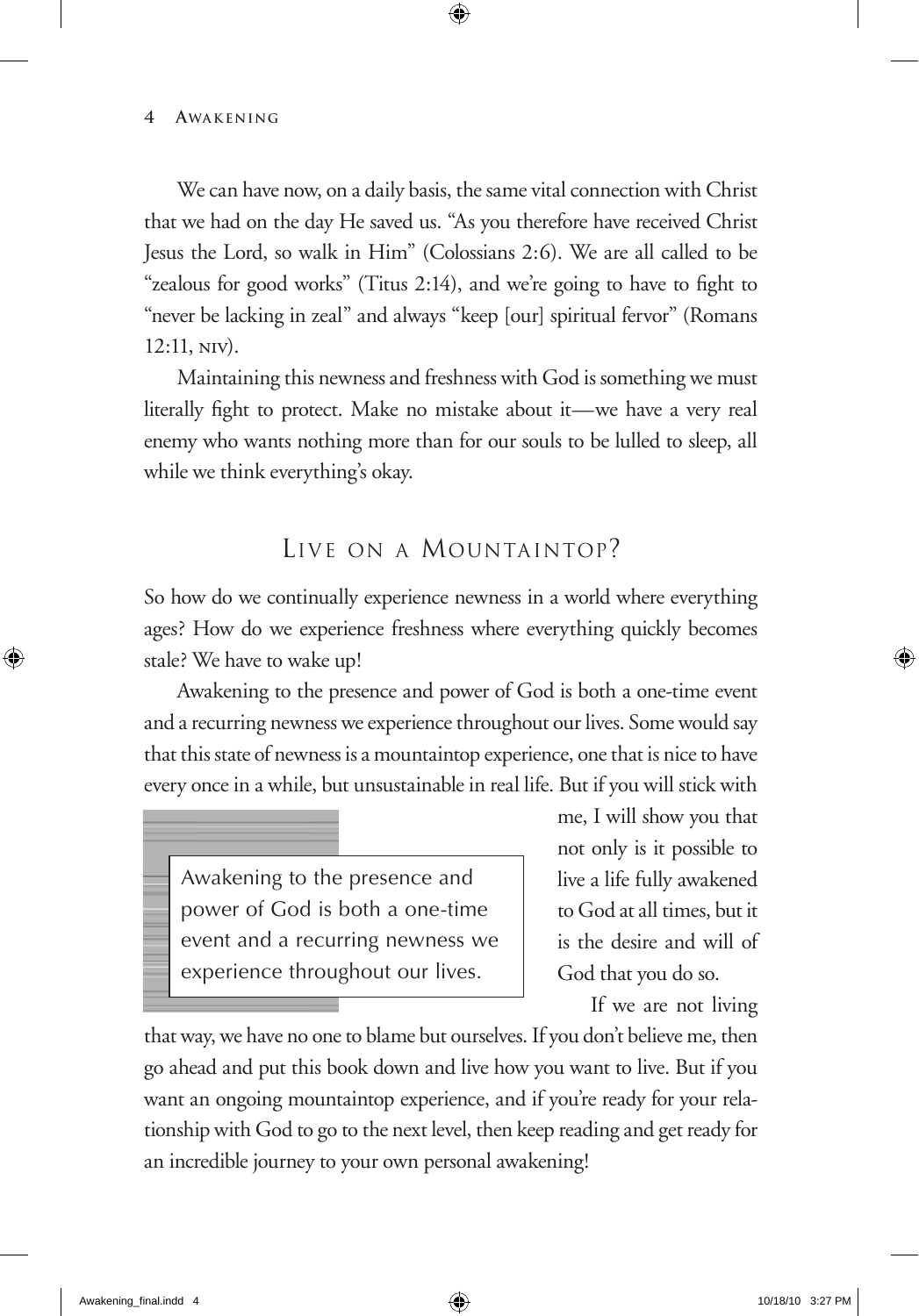Your entire life really *can* be one big breakthrough. You *can* consistently feel God in your emotions and experience joy, even in the most difficult seasons of your life. That's what this book is about—I promise you that your immediate future can become the best time of your life! And this experience with God can be sustained year after year.

Don't allow the pain of this world to push you down into just biding your time here on earth and hoping for a better day in heaven. Yes, let's hope for a better day when we are all in heaven with Jesus, but until that time, let's live life as God intended it to be lived—fully awake, fully alive, and walking in a *continual* state of freshness and newness before God!

Regardless of where you find yourself today, you can live a life of passion for God. Remember, passionate Christianity is supposed to be the norm, not the exception. The principles of awakening to God and living a sustainable awakened lifestyle are the same principles that can get you free from addictions, bad habits, or anything else that is holding you back from God's best for your life.

I am not saying that every day will be like heaven on earth. I am not saying that you won't have days and seasons that feel drier than others—I have had my share of those. In my two-plus decades of walking with God I know



what it is to suffer, be disappointed, and feel discouraged. Neither am I saying that we should only live according to our feelings or base our relationship with God on experience alone.

I am saying I believe the Bible is clear about this: experiencing God and feelings go hand in hand. The Holy Spirit inside of us brings a whole new set of incredible emotions to life. God wants us consistently passionate for Him, and passion involves feelings!

Over the next chapters and in the "Awakening 21-Day Plan," I will show you how I keep things fresh and alive in my relationship with God. You, too, can apply these principles of spiritual renewal to your own life, and experience God's very best.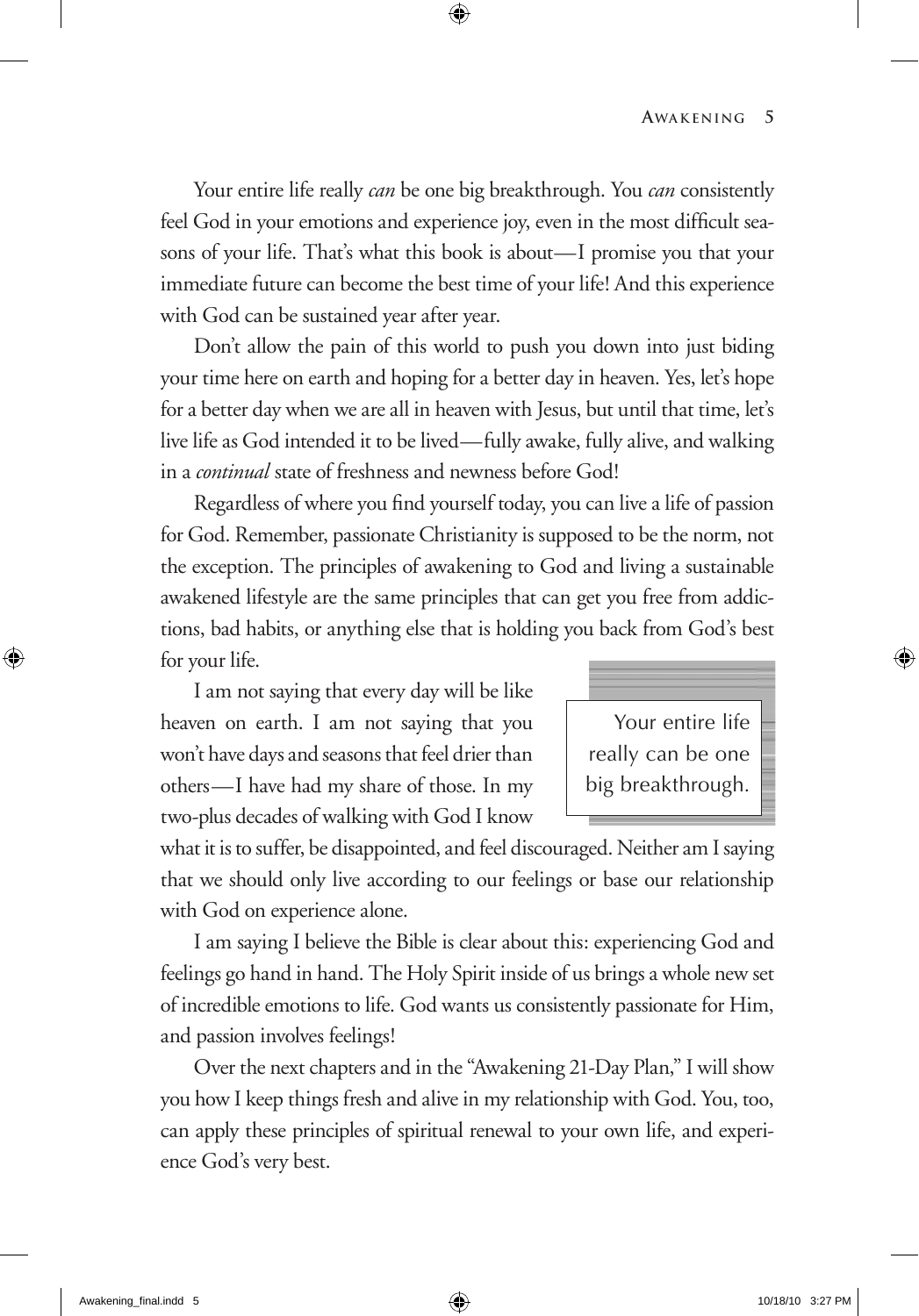In this book I will tell you some of my story, walk you through a process of having your own personal awakening or reawakening with God, and show you how to keep that awakening experience vital, day after day and year after year. This book is about totally revolutionizing your walk with God so you can have the lasting, exciting relationship with Him you have dreamed about.

Awakening is an experience, but it must be based on a foundation of biblical truth and principles. There is no formula to this, but I believe there are progressive steps of understanding and decisions that if followed will lead almost everyone to a much deeper spiritual awareness and relationship with God. In the chapters that follow I will share what I call the steps of awakening. They are—

- experiencing surrender
- experiencing passion for God
- experiencing God's goodness
- creating space for God to fill

In a world where we're constantly bombarded with images, sounds, and counterfeit experiences that demand our attention and threaten to distract us, we can lose our spiritual focus and settle for cheap substitutes. We must discover how to remain awakened to God so that we can feel Him, hear Him, and have clear vision for our lives.

If you have lost your love, your passion, your "want to" attitude in your relationship with God, let's get those back. It is time to get your fight back, hit the reset button, and experience God in an incredibly fresh, new way.

Hold on and get ready for an awakening!